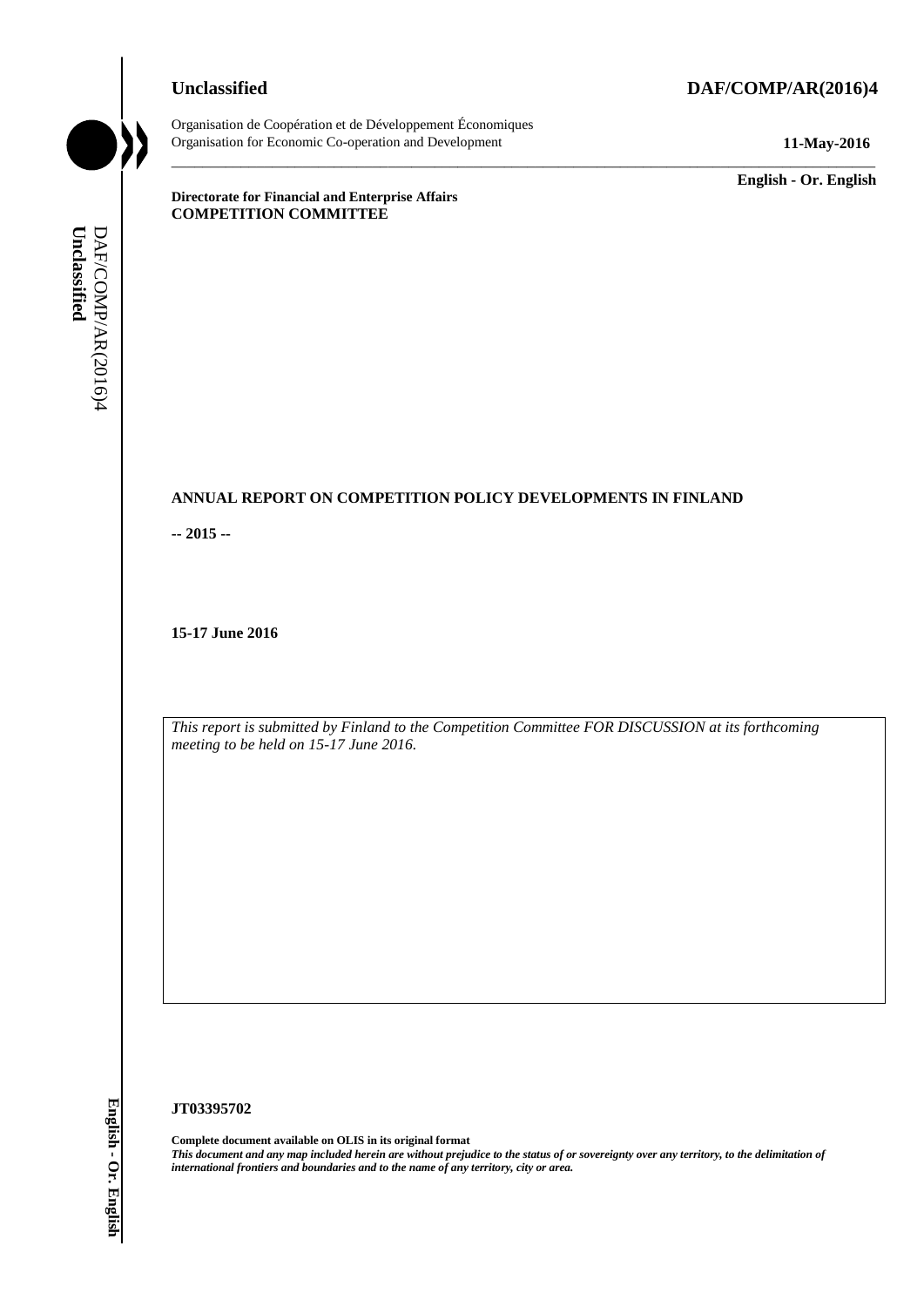## **TABLE OF CONTENTS**

| 1.1                                                                                                  |  |
|------------------------------------------------------------------------------------------------------|--|
| 1.2                                                                                                  |  |
| 1.3                                                                                                  |  |
|                                                                                                      |  |
| Action against anticompetitive practices, including agreements and abuses of dominant<br>2.1         |  |
|                                                                                                      |  |
|                                                                                                      |  |
| 2.1.1.1                                                                                              |  |
| 2.1.1.2                                                                                              |  |
|                                                                                                      |  |
| 2.1.2.1                                                                                              |  |
| 2.1.2.2                                                                                              |  |
| 2.2                                                                                                  |  |
| Statistics on number, size and type of mergers notified and/or controlled under competition<br>2.2.1 |  |
| <i>laws</i>                                                                                          |  |
|                                                                                                      |  |
| 2.2.2.1                                                                                              |  |
| The role of competition authorities in the formulation and implementation of other policies  6<br>3. |  |
| 3.1                                                                                                  |  |
|                                                                                                      |  |
| 4.1                                                                                                  |  |
| 4.1.1                                                                                                |  |
| 4.1.2                                                                                                |  |
| 4.2                                                                                                  |  |
| 4.3                                                                                                  |  |
| 5. Summaries of or references to new reports and studies on competition policy issues 7              |  |
| 5.1                                                                                                  |  |
| 5.3                                                                                                  |  |
| 5.4                                                                                                  |  |
| Report on the shortcomings in municipal compliance with incorporation requirement8<br>5.5            |  |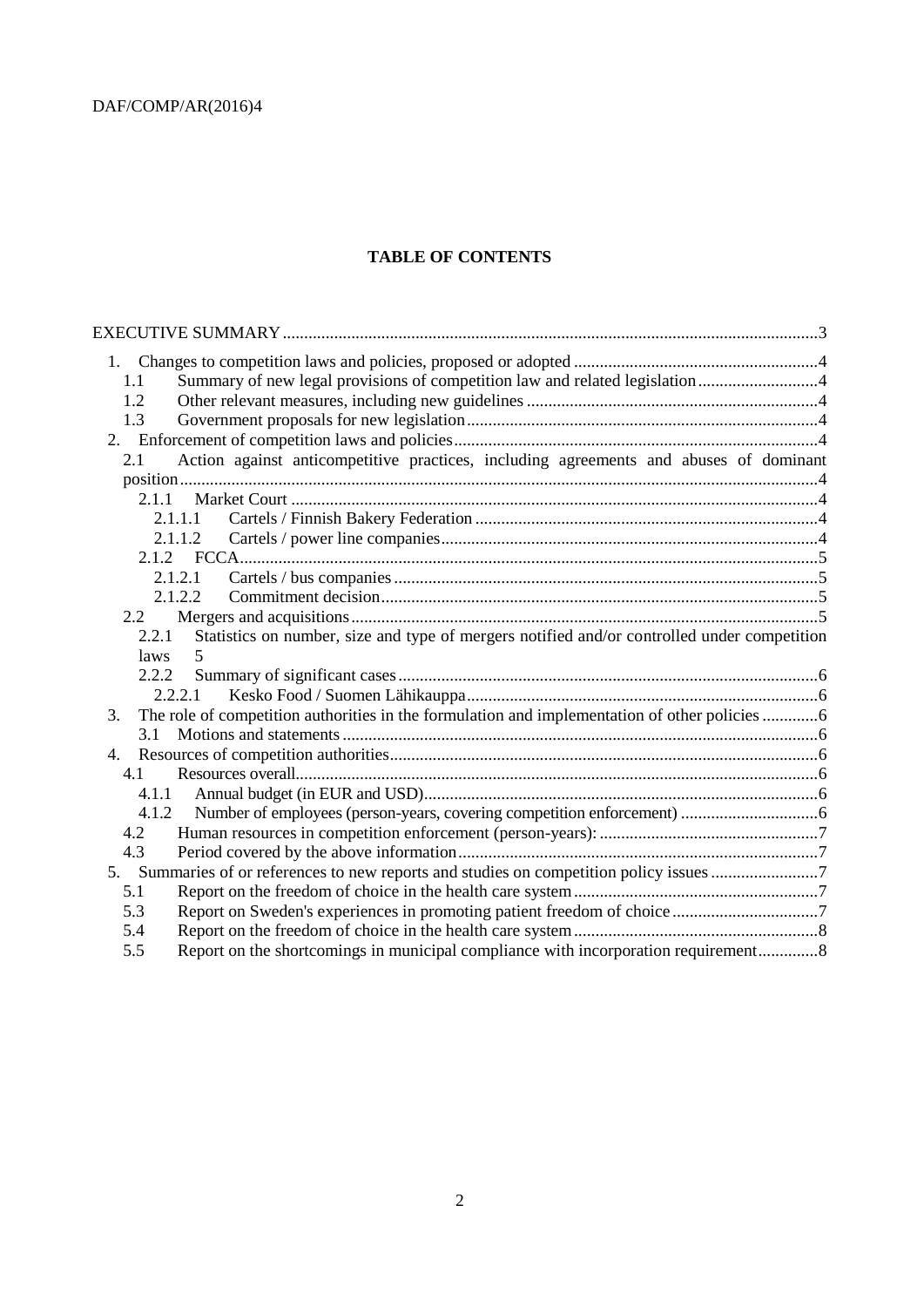#### **ANNUAL REPORT ON COMPETITION POLICY DEVELOPMENTS IN FINLAND (2015)**

#### **EXECUTIVE SUMMARY**

The Finnish Competition and Consumer Authority (FCCA) had an active year in 2015. The Market Court imposed a penalty payment to the Finnish Bakery Federation's unlawful price recommendations. The case has been appealed by the FCCA. The Market Court rejected the FCCA's penalty proposal concerning a power line case, which has been appealed by the FCCA. The FCCA submitted a proposal to the Market Court to impose a fine of 38 million euros relating to the alleged cartel of seven major bus companies. Conditional clearance was given to one merger. In addition, the FCCA published three reports relating to the freedom of choice in the health care system, a report relating to waste management and a report relating to the shortcomings in municipal compliance with incorporation requirement.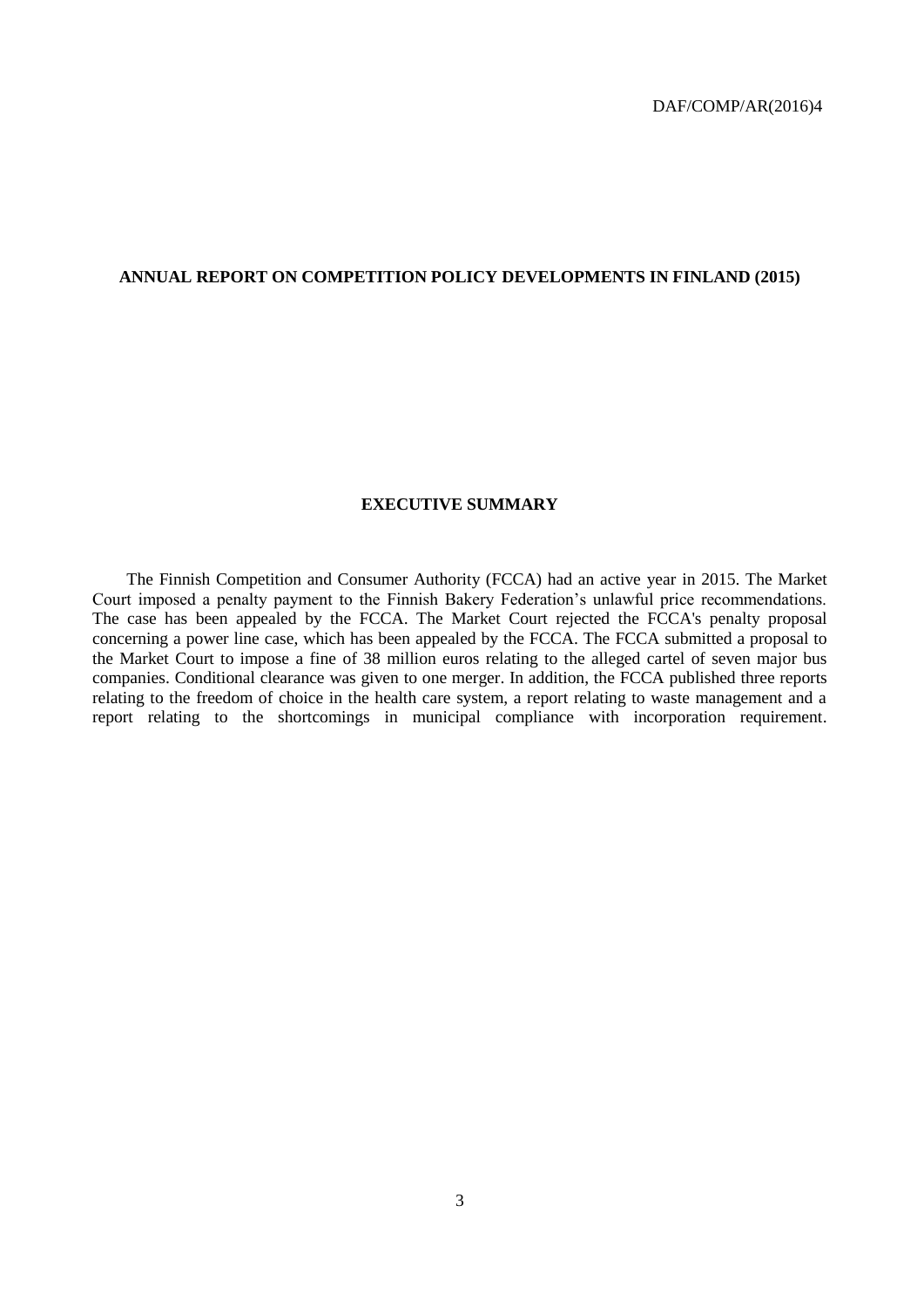## **1. Changes to competition laws and policies, proposed or adopted**

## *1.1 Summary of new legal provisions of competition law and related legislation*

No new legislation.

## *1.2 Other relevant measures, including new guidelines*

No other relevant measures.

## *1.3 Government proposals for new legislation*

1. Directive 2014/104/EU of the European Parliament and of the European Council on certain rules governing actions for damages under national law for infringements of the competition law provisions of the Member States and of the European Union (Damages Directive) was published in the EU's Official Journal on 5 December 2014. Finland has time until 27 December 2016 to implement the Directive. A working group assessing the changes required for the national implementation issued its report in 2015. It is expected that the bill will be brought before the Finnish Parliament in the spring of 2016.

# **2. Enforcement of competition laws and policies**

- *2.1 Action against anticompetitive practices, including agreements and abuses of dominant position*
- *2.1.1 Market Court*

# 2.1.1.1 Cartels / Finnish Bakery Federation

2. The Market Court imposed a EUR 15,000 penalty to the Finnish Bakery Federation's unlawful price recommendations in 2007–2011. The Market Court's decision is in line with the penalty proposal made by the FCCA, although the penalty sum is smaller than proposed. The case has been appealed by the FCCA.

3. According to the Market Court's decision, the Finnish Bakery Federation's press releases, newsletters to its members and the editorials of the Leipuri magazine have contained recommendations, the purpose of which has been to raise the prices of bakery products on a national scale. Recommendations for price increases are by nature a serious restriction of competition.

#### 2.1.1.2 Cartels / power line companies

4. Market Court rejected the FCCA's penalty proposal concerning a power line matter. The FCCA had proposed that the Market Court impose a EUR 35 million penalty on Eltel Networks Oy and Eltel Group Oy for unlawful collaboration between competitors in power line design and construction contracts in Finland in 2004–2011.

5. In its decision of 30 March 2016, the Market Court found that it had been demonstrated that representatives of these companies met in 2004, 2005 and 2006. As shown by the FCCA, in these meetings they had discussed future power line projects and the distribution of at least some projects between the companies. The companies' representatives had engaged in phone conversations at least a few times a year, and had discussed certain power line projects at least in 2007.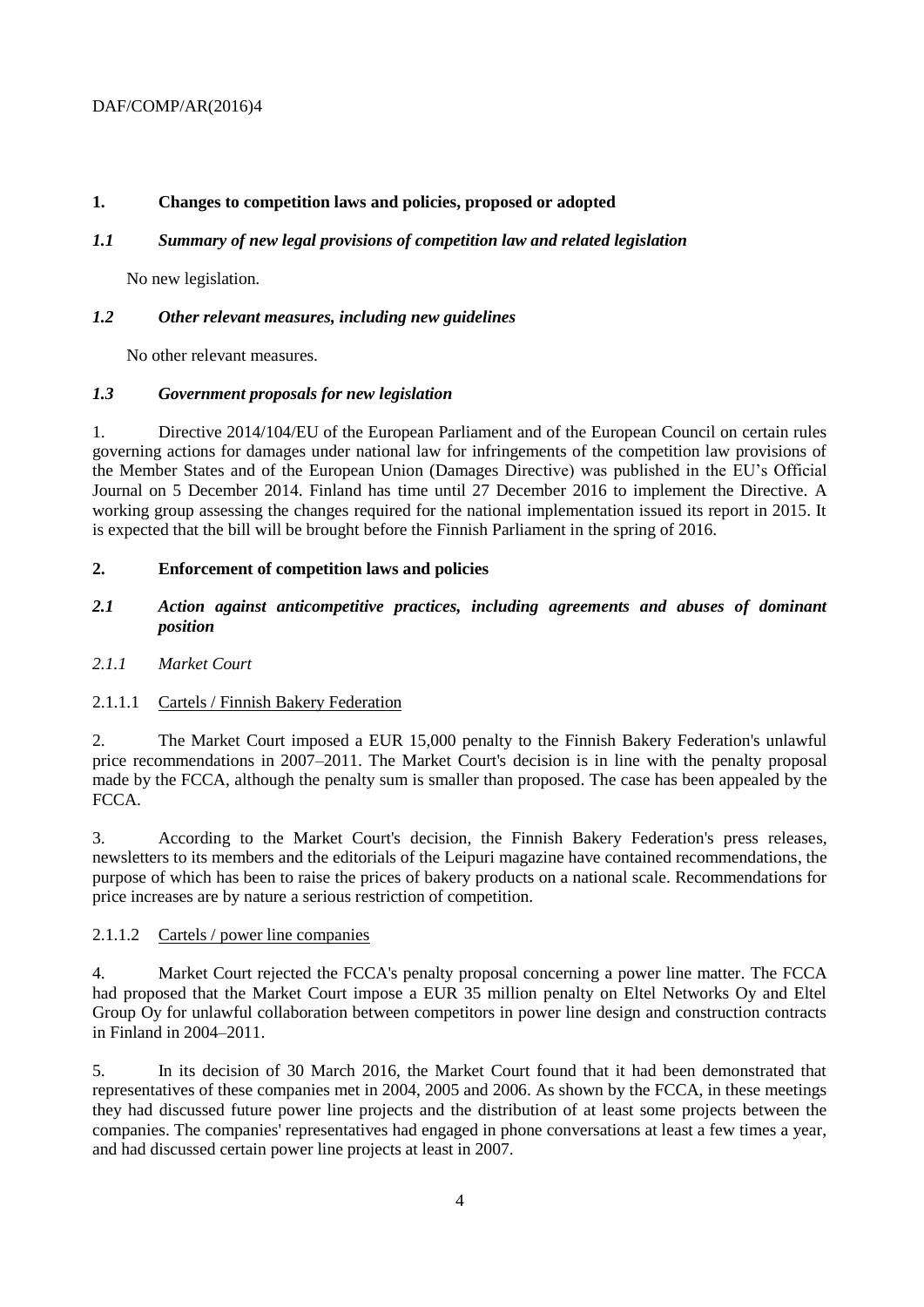6. The Market Court found that the FCCA's investigations did not provide sufficient evidence of that the cartel had existed until 31 October 2009. The Market Court rejected the FCCA's penalty proposal on the grounds that it had been submitted after the five-year time limit laid down in the Act on Competition Restrictions. The Market Court ordered the FCCA to pay EUR 300,000 of Eltel's court fees. The case has been appealed by the FCCA.

*2.1.2 FCCA*

## 2.1.2.1 Cartels / bus companies

7. The FCCA presented the Market Court with a proposal for a EUR 38 million penalty concerning seven of the sector's major bus companies, the Finnish Bus and Coach Association and Matkahuolto. The FCCA has also ordered Matkahuolto to stop anticompetitive actions that are forcing bus companies out of business.

8. The FCCA's investigations have revealed that major bus companies are guilty of forming a cartel. This began no later than autumn 2008 and still continues to some extent. The FCCA originally began looking into the matter alongside the Regional State Administrative Agency for South-Western Finland, when the latter received a request for action.

## 2.1.2.2 Commitment decision

9. DNA Oy and TeliaSonera Finland Oyj offered the FCCA a commitment that they will change their network partnership concerning Eastern and Northern Finland to ensure that consumers benefit from a more efficient network.

10. The joint venture "Suomen Yhteisverkko Oy" established by DNA Oy and TeliaSonera Finland Oyj will build a new mobile network for Eastern and Northern Finland that will cover 50% of Finland´s total area and 15% of its population. In the future, all 2G, 3G and 4G mobile traffic will be carried by a common network in the joint venture´s operating area.

11. Regardless of the partnership, DNA and Sonera will continue as independent operators offering competing services to their customers throughout Finland.

#### *2.2 Mergers and acquisitions*

*2.2.1 Statistics on number, size and type of mergers notified and/or controlled under competition laws*

|                | 2009 | 2010 | 2011 | 2012 | 2013 | 2014 | 2015 |
|----------------|------|------|------|------|------|------|------|
| Number of      |      |      |      |      |      |      |      |
| Mergers Filed  | 37   | 35   | 42   | 29   | 20   | 30   | 28   |
| Phase II       |      |      |      |      |      |      |      |
| required       |      |      | ົ    | 3    | 3    | ົ    | ◠    |
| Conditional    |      |      |      |      |      |      |      |
| Clearance      | 0    | 0    |      | 0    | ົ    | 2    |      |
| Mergers        |      |      |      |      |      |      |      |
| <b>Blocked</b> |      | 0    |      | 0    |      |      |      |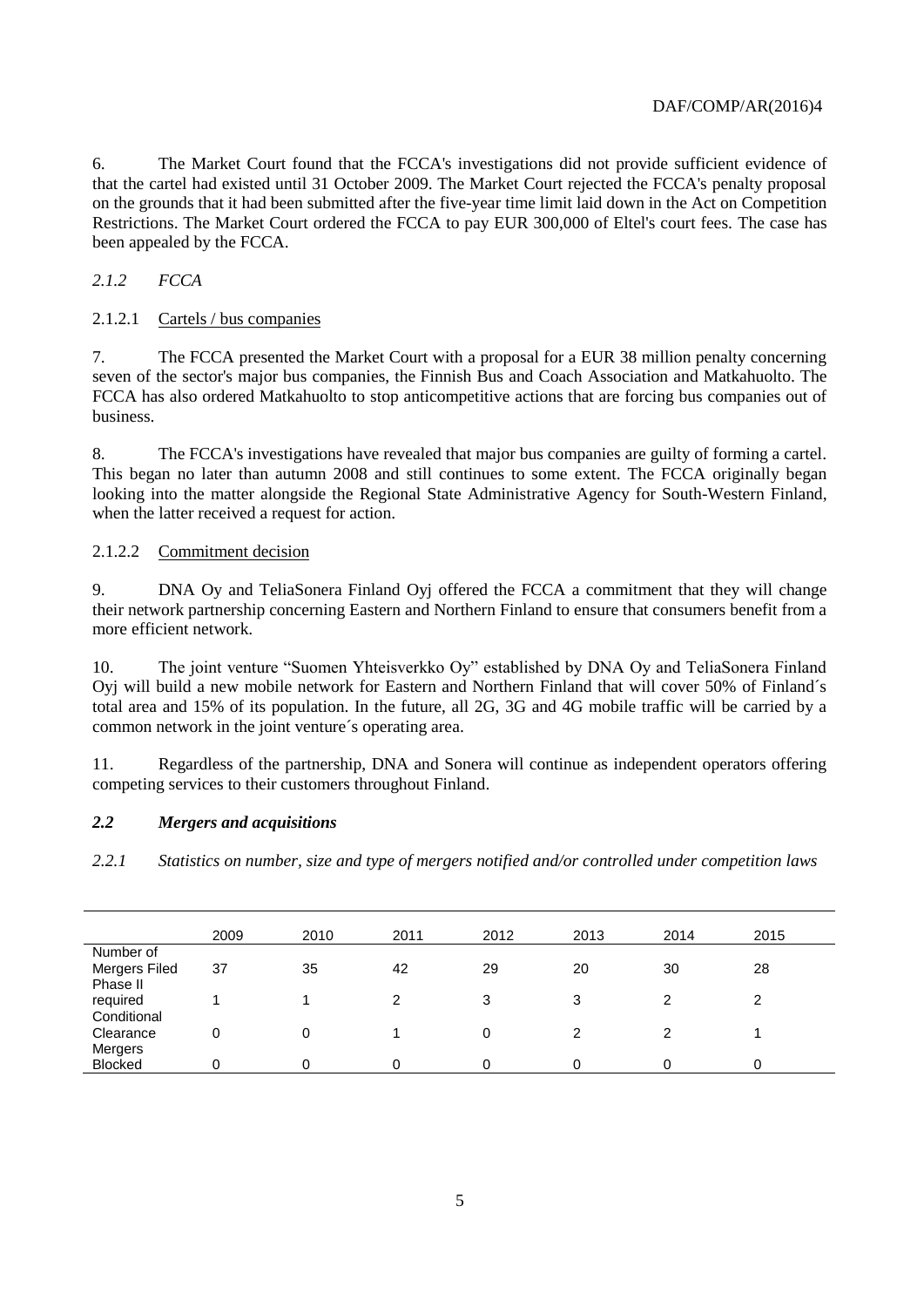## *2.2.2 Summary of significant cases*

#### 2.2.2.1 Kesko Food / Suomen Lähikauppa

12. The FCCA approved Kesko Food Ltd's acquisition of Suomen Lähikauppa Oy, subject to certain conditions. The conditions imposed by the FCCA are an obligation to sell 60 stores of Suomen Lähikauppa to competitors and to continue purchases from Suomen Lähikauppa's current wholesaler for a certain period of time.

13. Both Kesko Food and Suomen Lähikauppa operate in the food retail industry. The K-Group's retail network consists of approximately 900 food stores in Finland, and its share of the food retail market stands at 32.7% according to industry statistics. Suomen Lähikauppa's retail network currently consists of more than 600 Siwa and Valintatalo stores as well as one Euromarket. The company's market share stands at 6.4%.

14. The merger will make Finland's food retail industry even more concentrated, as one nationwide chain will disappear from the market. Suomen Lähikauppa's competitiveness and financial situation have, however, been extremely poor for a long time. According to information provided to the FCCA concerning Suomen Lähikauppa's financial situation, the company would have exited the market in the near future regardless. The FCCA's investigation also revealed that there were no Finnish or foreign companies that were interested in purchasing Suomen Lähikauppa other than Kesko Food. The food retail industry would have therefore become more concentrated even without the merger.

## **3. The role of competition authorities in the formulation and implementation of other policies, e.g. regulatory reform, trade and industrial policies**

#### *3.1 Motions and statements*

15. The FCCA promoted the proper operation of the market by issuing several statements on proposed legislation that may have an impact on competition policy.

#### **4. Resources of competition authorities**

#### *4.1 Resources overall*

16. The total number of staff of the FCCA is 123, of which 53 people currently work for the Competition Division. (2014: 143).

#### *4.1.1 Annual budget (in EUR and USD)*

17. For the FCCA totally (covering both consumer and competition enforcement): €10,058m (\$11,64m) (2014: €10,82m (\$12,32m)).

#### *4.1.2 Number of employees (person-years, covering competition enforcement)*

- $\bullet$  economists 17 (-4)
- $\bullet$  lawyers 22 (-3)
- $\bullet$  other professionals 10 (-3)
- support staff 4 (0)
- all staff combined 53 (-10)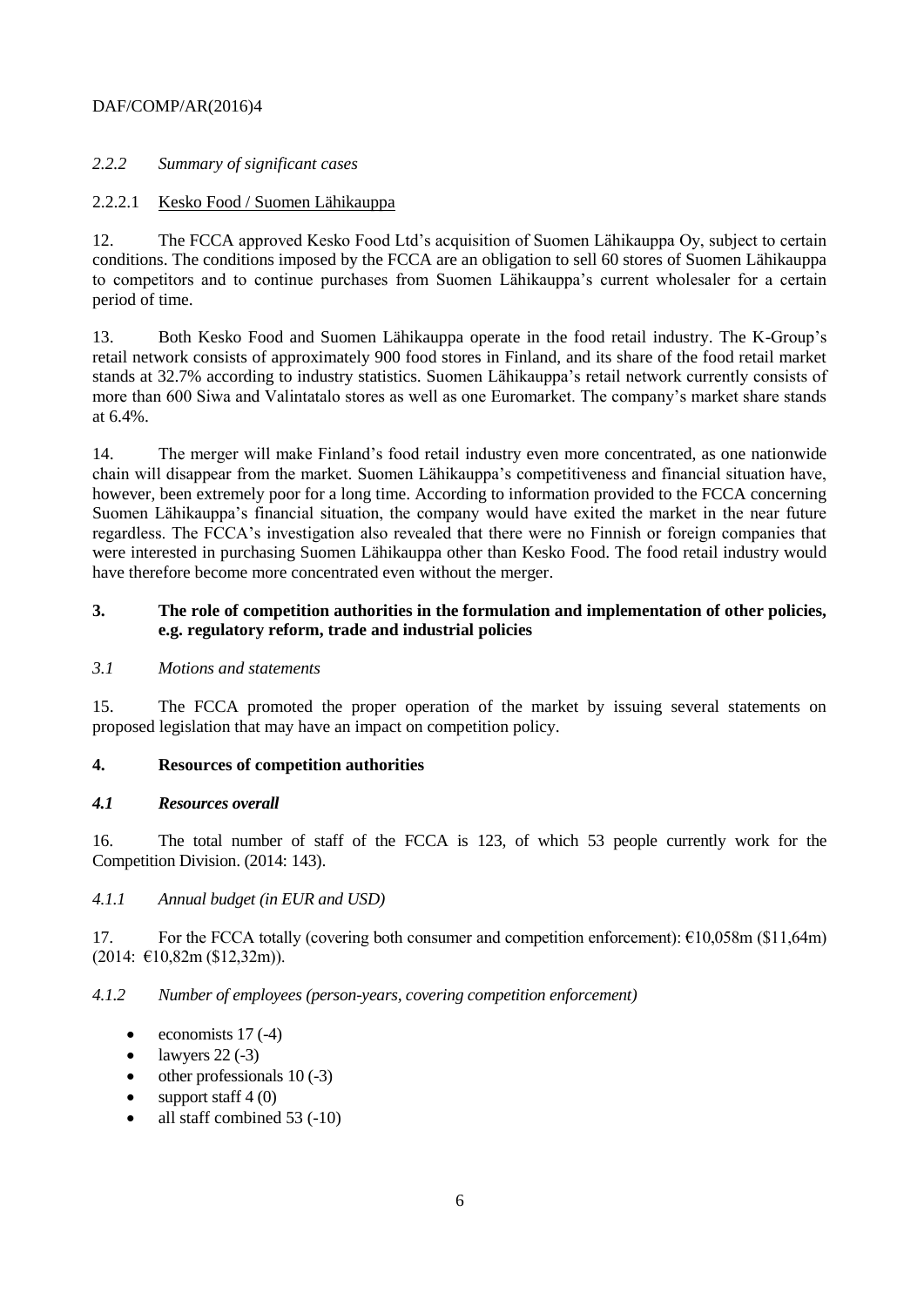# *4.2 Human resources in competition enforcement (person-years) applied to:*

- Enforcement against anticompetitive practices: 41
- Merger review and enforcement: 5
- Advocacy efforts: 8

#### *4.3 Period covered by the above information*

The information is based on the situation in 31 December 2015.

#### **5. Summaries of or references to new reports and studies on competition policy issues**

#### *5.1 Report on the freedom of choice in the health care system*

18. According to a study by the FCCA, patients can only exercise their freedom of choice if the scope, standard and volume of information disseminated about service providers is improved. Common rules need to be established for the communications of primary health care and specialist medical care service providers to ensure the comparability of the information disseminated.

19. Since the beginning of 2014, patients have been able to choose their health center and their specialised medical care treatment facility freely out of all the public health centers and hospitals in Finland. Exercising freedom of choice nevertheless requires that patients have enough comparable information on the services offered by each service provider as well as on their standard and availability.

20. The FCCA's study shows that ample information on the choice of service providers is available on the websites of local authorities, joint authorities and hospital districts, but that the information is not as user-friendly as it could be. No common rules have been agreed for communicating information about patients' freedom of choice, and each service provider lays out the information from their own perspectives. As a result, the information is not always easy to find, and the information provided by different service providers cannot be compared against each other.

21. This is a follow-up report to the freedom of choice in the health care system report published early (see 5.4. below).

22. Recommendations made in the report by the Nordic competition authorities on the waste sector include increased use of market solutions and clarification of the role of municipalities. The report prepared by the FCCA jointly with Regional State Administrative Agencies also highlights the need to ensure a fair competition framework for municipalities and private companies.

23. In the future, the waste sector must prepare to develop and introduce new uses for waste, while continuing to process waste for which recovery options have yet to be identified. Meeting this challenge requires coordination between industry actors and the development of legislation.

#### *5.3 Report on Sweden's experiences in promoting patient freedom of choice*

24. The FCCA assessed the impacts of the system of patient freedom of choice, which Sweden introduced in 2010. On the basis of the analysis, freedom of choice has improved the availability of services and customer orientation. The service production structure has also become more extensive. Patients are mainly satisfied with the new system. On the other hand, the Swedish system also involves challenges or development needs. Sweden is well aware of these, however, and continuous work is being done to develop solutions.